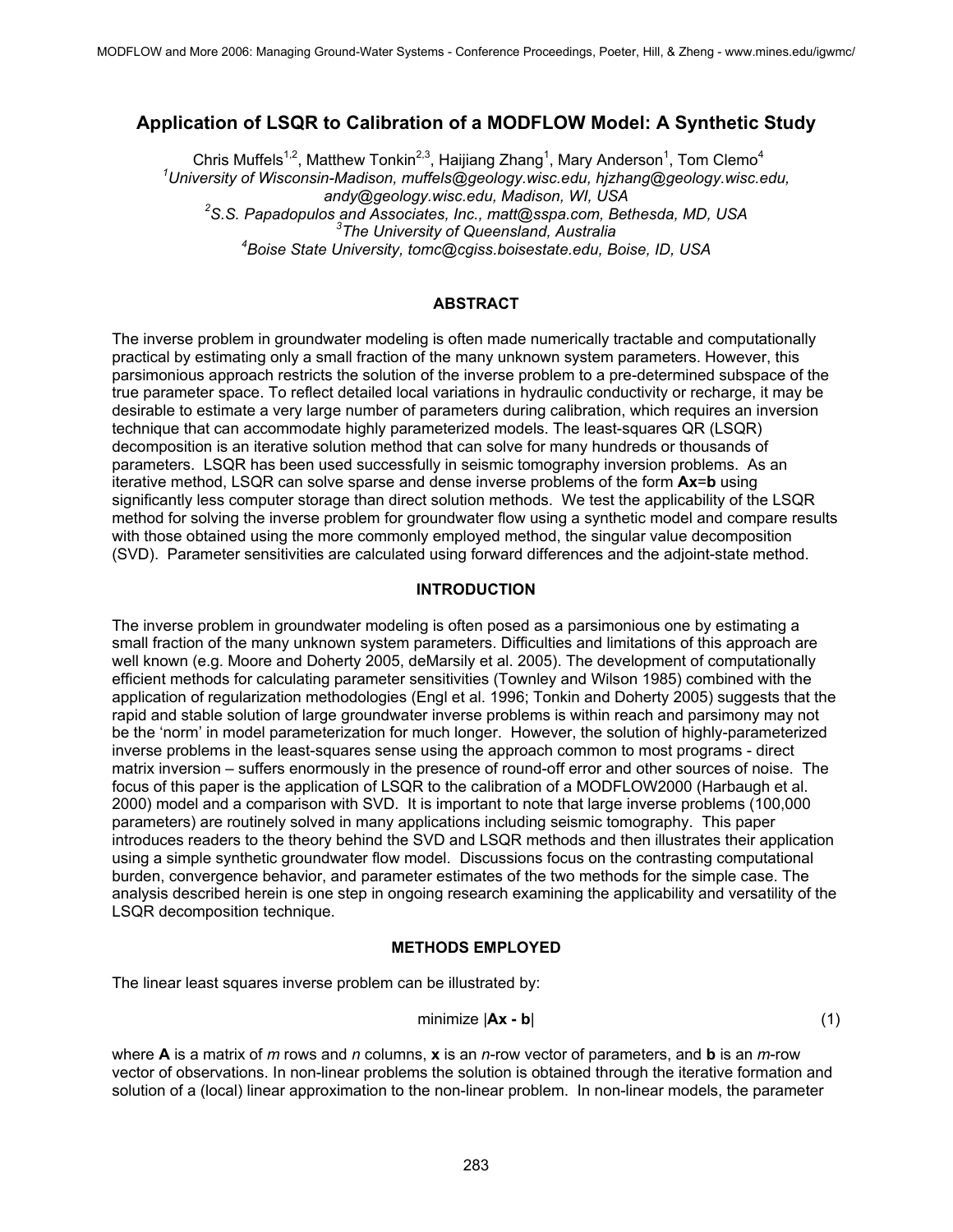upgrade vector, ∆**x**, is often calculated through the iterative minimization of a residual sum-of-squares objective function (phi) using the direct solution of the normal equations:

$$
\Delta \mathbf{x} = (\mathbf{A}^{\mathsf{T}} \mathbf{A})^{\mathsf{T}} \mathbf{A}^{\mathsf{T}} \mathbf{r}
$$
 (2)

where **r** lists the residuals for the current parameter set, T indicates the matrix transpose, and (–1) indicates the matrix inverse. Each linearization requires the construction of **A**, which typically forms the most computationally intensive aspect of the process (Carrera et al. 1990). While matrix inversion is effective for well-conditioned, typically over-determined systems comprising a small number of parameters, if  $A<sup>T</sup>A$  is near-singular it cannot be inverted and the likelihood of a near-singular  $A<sup>T</sup>A$ increases as *n* increases. Alternative methods for solving (1) are the SVD and the LSQR methods.

#### **SVD**

Singular value decomposition is a direct solution method that decomposes an arbitrary matrix **B** into:

$$
\mathbf{B} = \mathbf{U} \mathbf{S} \mathbf{V}^{\mathsf{T}} \tag{3}
$$

where **U** and **V** contain the left and right eigenvectors of **B**, respectively (Lawson and Hanson 1995; Anderson et al. 1999). The singular value decomposition is general in the sense that it can be applied to any *m × n* matrix. The first phase of the SVD is to compute **U** and **V** such that **USV** is bi-diagonal. In the special case of the square symmetric positive-definite matrix, **B**=**A<sup>T</sup> A**, **S** is diagonal and lists the *n*  singular values or eigenvalues of **A<sup>T</sup> A**. In addition the *n* column vectors of matrix **V** are the eigenvectors of **A<sup>T</sup> A**. Because **A<sup>T</sup> A** is symmetric positive semi-definite, its eigenvectors are orthogonal. Truncated singular value decomposition (TSVD) is a mechanism for determining ∆**x** from the *k* most dominant eigenvectors, where  $k < n$  is a subset of the full complement of eigenvectors. The TSVD is then not an exact decomposition of **B** but represents the closest approximation that can be achieved by a matrix of rank *k*. The eigenvectors represent unique weighted combinations of parameters that influence the calculated observation values. The eigenvalues indicate the magnitude of the influence. Therefore, the eigenvectors associated with small eigenvalues have little influence on the calculated observations and can be safely neglected. As a corollary, because they have a small influence on the observation values, the eigenvectors are very susceptible to noise in the data. Errors in the estimates of these vectors can significantly degrade the parameter distribution. Given matrix **A** of size *m*-by-*n* the SVD requires O(*m* x n)<sup>2</sup> or O(n)<sup>3</sup> operations depending on the initial factorization approach taken (e.g., the Givens or Householder approaches). SVD also requires full storage of the matrices **U**, **V** and the vector **S**.

### **LSQR**

LSQR (Paige and Saunders 1982a,b) is an iterative solution method related to conjugate-gradient (CG) methods. LSQR can be shown to be algebraically equivalent to applying the symmetric CG method to the normal equations, but possesses superior numerical properties when **A** is ill-conditioned that can lead to more rapid and accurate convergence. The LSQR was developed for solving large sparse problems, but has been applied to the solution of dense problems such as described in this paper. The LSQR is applicable to the solution of the non-symmetric problem  $Ax=b$  or for linear least squares of the form (1). When used to solve (1) the sensitivity matrix **A** is only used to compute matrix-vector products. The LSQR is based on the Lanczos process and the bi-diagonalization procedure of Golub and Kahan (1965). Variants of the Golub-Kahan-Lanczos bi-diagonalization procedure are employed in some implementations of the SVD, illustrating the relation between these approaches. However, the LSQR uses an iterative method to approximate the solution, with the number of iterations required to reach convergence depending on the condition number of the problem and the desired accuracy. For well conditioned **A** (*m* x *n*), the LSQR can theoretically solve the system in *n* operations. However, where **A** is ill-conditioned preconditioning of O(*n*) is required and the number of required operations increases linearly with *n*. A satisfactory solution may be obtained sooner, since the LSQR captures spectral components of the solution in order of increasing frequency. Therefore, initial iterates are 'smoother' than later iterates and can be described as regularized in a manner comparable with TSVD. Since the leastsquares solution is obtained through matrix-vector multiplications using matrix **A** and matrix **A<sup>T</sup>A** is never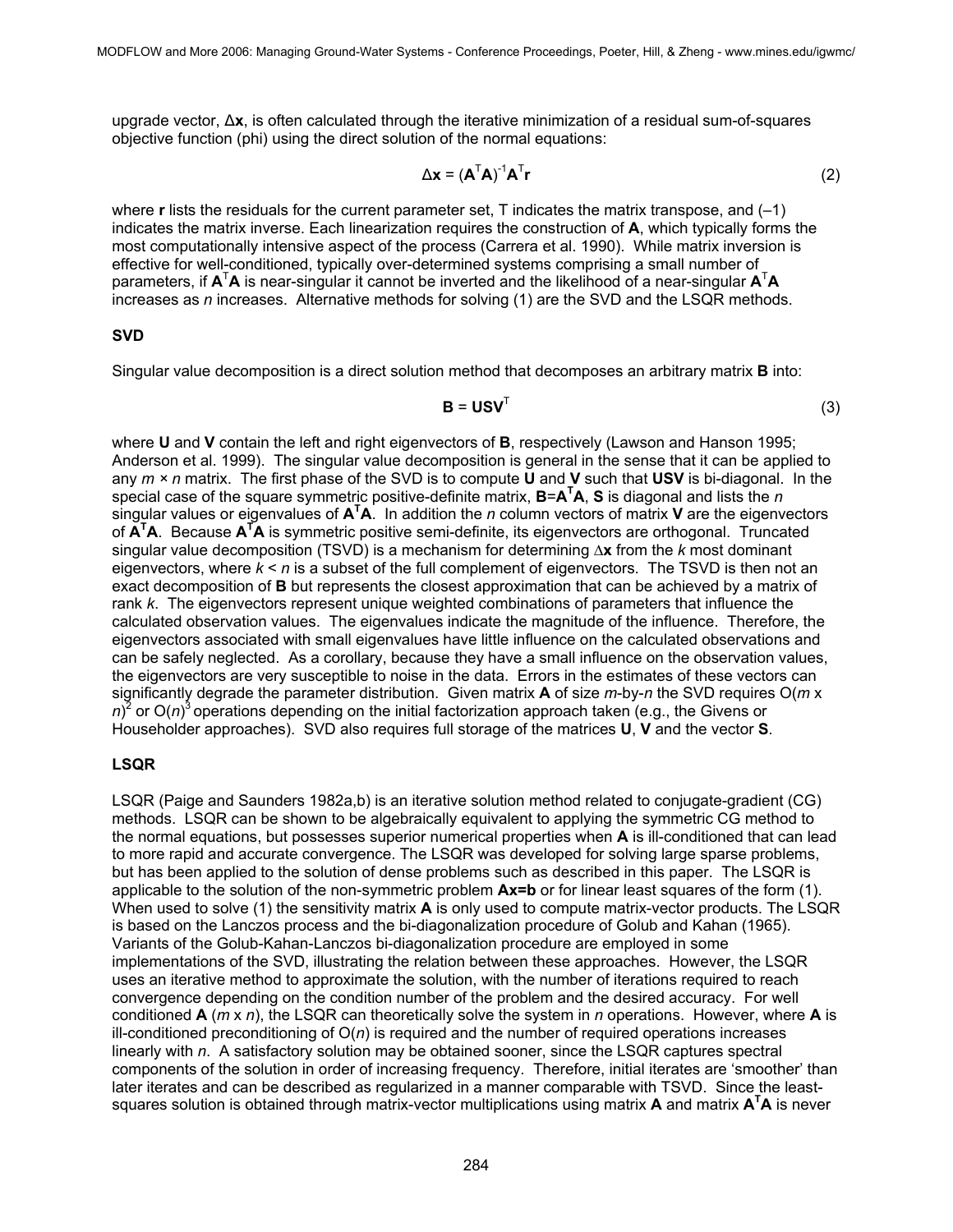formed and(or) decomposed, the condition number of the inverse problem is lower than when operating on the normal equations as is the case with the implementation of the SVD used here (Subroutine DGESVD, Anderson et al. 1999). CG-like methods are appealing due to their low storage requirements and the LSQR requires storage only of **A** and of two vectors of size *n* and *m* respectively, unless the Lanczos vectors are stored for later use. Under certain circumstances the ortho-normal vectors formed in the LSQR solution process may approximate the eigenvectors calculated using the SVD (Yao et al. 1999).



**conductivity distribution** 

# **2D CHECKERBOARD TEST CASE**

A simple two-dimensional model was constructed with 32 rows and 32 columns. Constant-head boundaries were used on the left and right sides of the model with no-flow along the top and bottom. Two zones of hydraulic conductivity were evenly distributed throughout the model in a checkerboard pattern (Figure 1). The lighter zones were assigned a hydraulic conductivity of 1 ft/day and the darker zones 100 ft/day. Each zone is 4 rows by 4 columns. The resulting head distribution is illustrated in Figure 1. To test LSQR, the simple model was calibrated to heads using hydraulic conductivity as the only variable parameter. Each model cell was used as a parameter and each node-center as a headobservation, resulting in 1024 parameters and 1024 observations. The starting value for each parameter was calculated as a random fraction (up to  $\pm 50$  %) of the true value (Figure 2). The sensitivity matrix was calculated using forward-differences with an increment of 1% of the parameter value. Parameters were restricted to values between 0.0001 and 200.0 and could not change by more than a factor of 10.0 within any optimization iteration. Formal regularization was not used and LSQR worked with the sensitivity matrix **A Figure 1. Actual hydraulic** directly, not the normal matrix  $(A^TA)$ .



**Figure 2. Starting hydraulic conductivity distribution** 



**Figure 3. LSQR calibrated hydraulic conductivity distribution**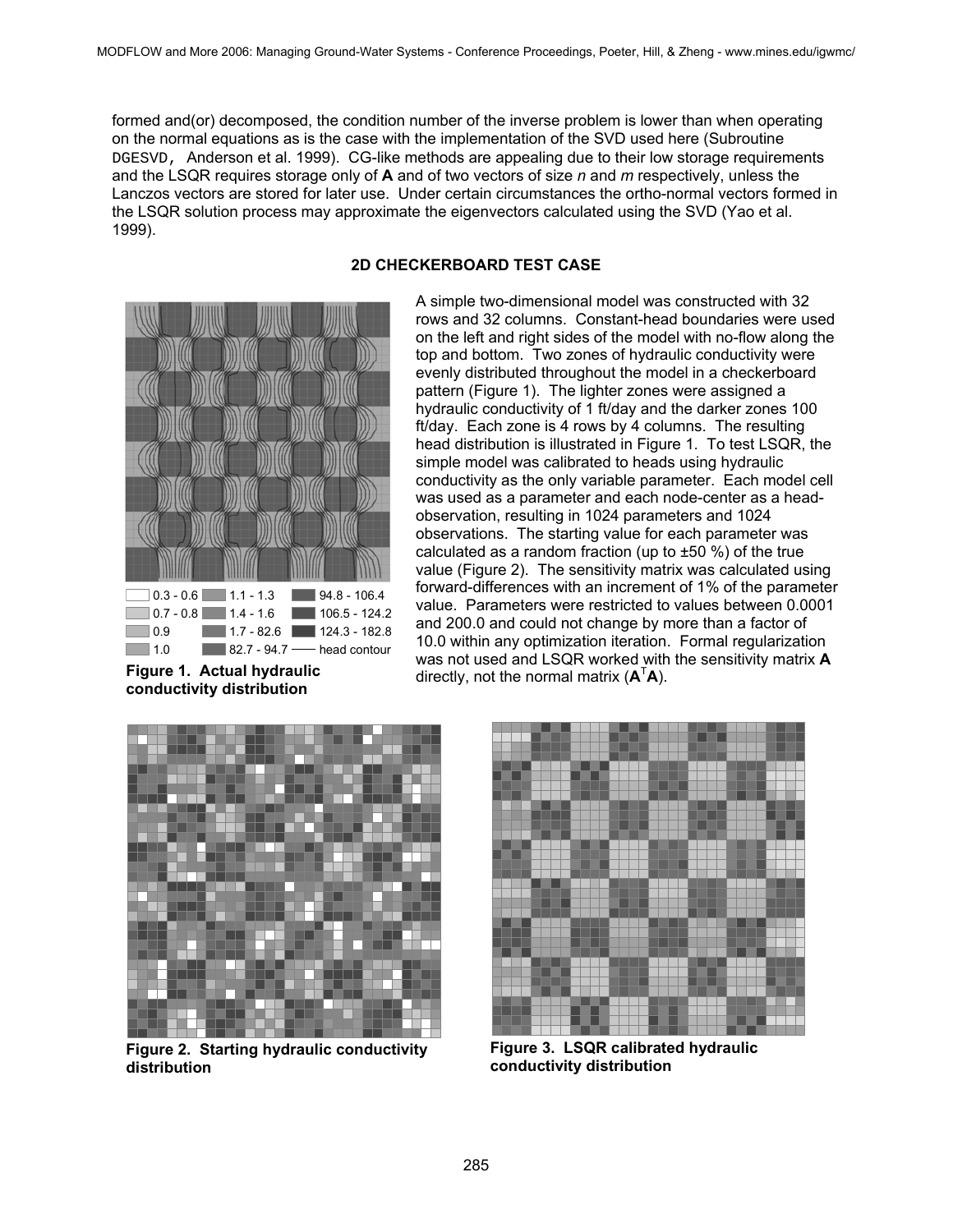LSQR required 63 optimization iterations - a total of 64,575 forward model executions - to reduce phi from 7.6266 to 0.0002. The resulting hydraulic conductivity distribution is shown in Figure 3. This checkerboard model was calibrated with the same parameters, observations, and parameter change limitations, using SVD as employed in PEST (Doherty 2005) with one exception: SVD operates on the normal matrix **A**<sup>T</sup> **A** and it is therefore expected that the SVD encountered greater noise in obtaining a solution. The SVD was implemented both with and without truncation. The SVD truncation level, k, was set by specifying the ratio of highest-tolowest acceptable singular value (variable



**Figure 4. Histogram of relative parameter residuals** 

EIGTHRESH). Initially EIGTHRESH was set to 1.0E-4, approximately 200 singular values (SVD 200) were used in the solution, and phi was reduced to 0.0015 in 3 optimization iterations (3076 model runs) (Figure 5). By reducing EIGTHRESH to 1.0E-10, approximately 600 singular values (SVD 600) were used in the solution and in 4 optimization iterations (4101 model runs) phi was reduced to 0.0004; the resulting parameter distribution is shown in Figure 6. The limited improvement demonstrates the minimal influence of eigenvectors associated with small eigenvalues. It is worth noting that the ratio of the highest to lowest singular values in the full problem was 1.0E-25 and that when all 1024 singular values were used the problem was too ill-conditioned to obtain a solution. The starting parameter vector had a variance of 0.09 while LSQR reduced this to 0.02 and SVD 200 to 0.06. The variance resulting from SVD 600 actually increased to 0.13 owing to two parameters with a relative residual value of less than -6.



**Figure 5. SVD 200 calibrated conductivity distribution** 



**Figure 6. SVD 600 calibrated conductivity distribution** 

After the sensitivity matrix was calculated, it took LSQR less than 1.5 minutes to solve the linear system while SVD 200 took about 2.5 minutes and SVD 600 about 4.5 minutes. While this result is expected, it can be misleading given the number of optimization iterations required to reduce phi for LSQR compared with SVD, as discussed later. All simulations were completed on a laptop computer with a P4 3.0 GHz CPU and 1.5 GB of RAM.